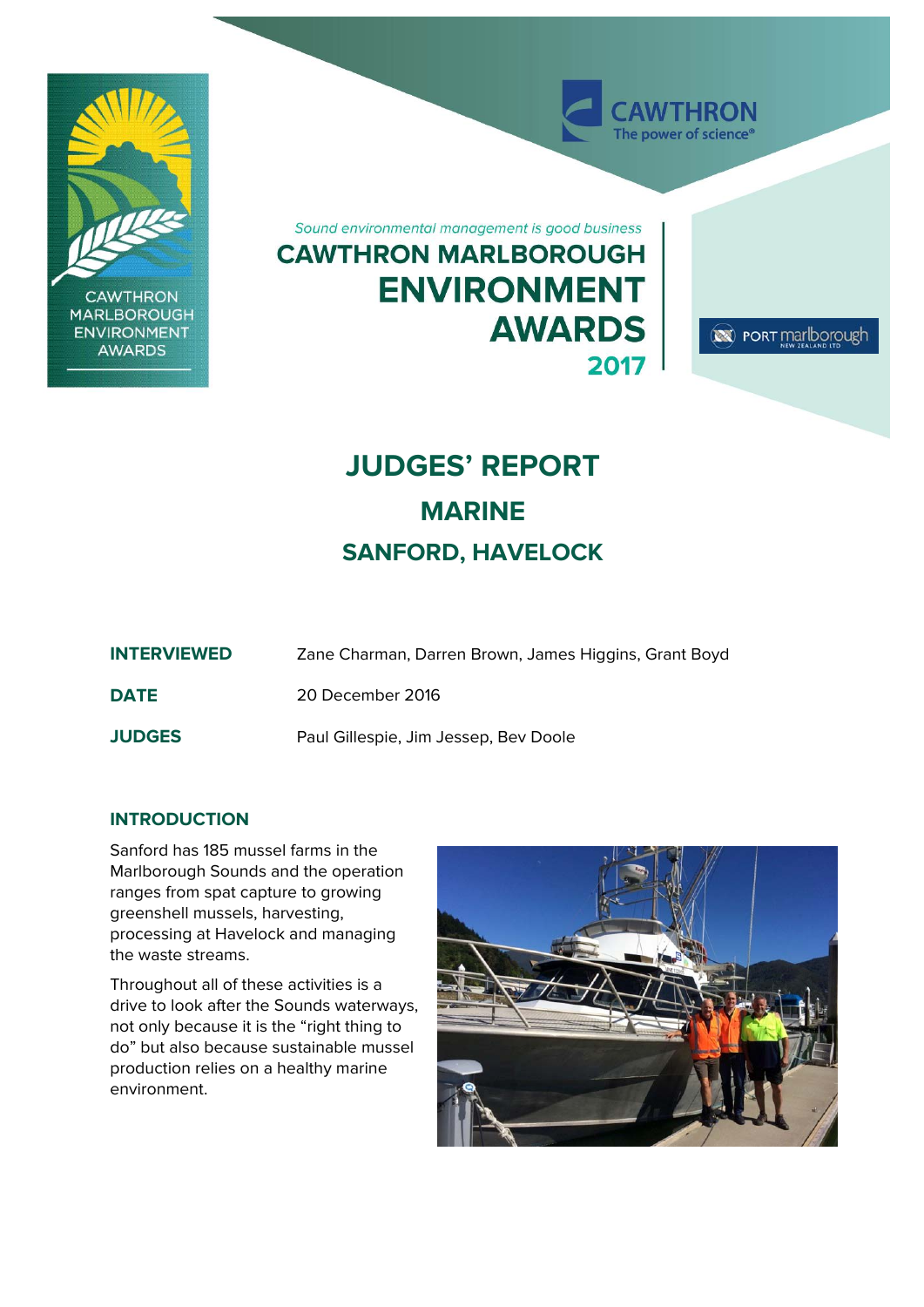Judges were impressed at the innovation within the company and the support for staff to explore and develop new equipment and ways of working to reduce their impact on the environment.

Customer demand for sustainable practices, Council compliance requirements and staff initiative are driving the changes. Farm Development manager Grant Boyd summed up their approach: "We live and work and play in the Sounds. We want to look after it."

### **GENERAL INFORMATION**

Sanford is the largest fishing and aquaculture company in New Zealand and has been farming greenshell mussels in the Marlborough Sounds since the 1980s.

Mussel spat is seeded on to long lines suspended from the large black floats that make up the farm. The growing mussels filter-feed on passing phytoplankton and nutrients.

Mussels are ready to harvest after about 12-18 months. Barge crews haul up the lines, strip off the clumps of mussels and bag them for processing at Sanford's Havelock factory.

Sanford was the first company to join Aquaculture New Zealand's A+ Sustainable Aquaculture accreditation programme, which provides an environmental checklist and monitoring for compliance, biodiversity protection, biosecurity, wildlife protection and effects on the seafloor.

The company is also accredited under the Marine Farming Association's Environmental Certification Programme which checks that codes of practice and good farming procedures are adhered to.

Staff are active participants in the MFA's annual Beach Cleanup to collect industry debris that washes up on shore. In the past five years they have collected nearly 20 tonnes of rubbish, about a third of which was from the industry (including polypropylene ties and rope which break down into plastic filaments and persist in the environment). The amount of industry-related debris has dropped significantly as vessel



crews are trained to keep debris from washing into the sea.

Sanford has a fleet of 12 vessels to service their mussel farms around the Marlborough Sounds. Operating in the marine environment requires care in containing hydraulic oil, bilge water and avoiding diesel spills. Staff are trained in emergency response for fuel spills and are available to support the Harbour Master.

The company is installing bilge filters and trialling biodegradable hydraulic oil. Staff are also investigating an alternative to using lead in the spat-catching rope by replacing with sand. Sanford is working with its rope supplier to find a biodegradable alternative to the polypropylene ropes and ties. The research and implementation of these environmental initiatives is driven by crew and engineers, supported by Sanford's culture of continuous improvement.

Research into vessel engines led to a programme to replace the industry-standard Scania with new Hyundai engines that are more fuel efficient, have lower carbon emissions and are quieter to operate. Despite the increase to 500 horsepower, there has been an 8 percent saving in fuel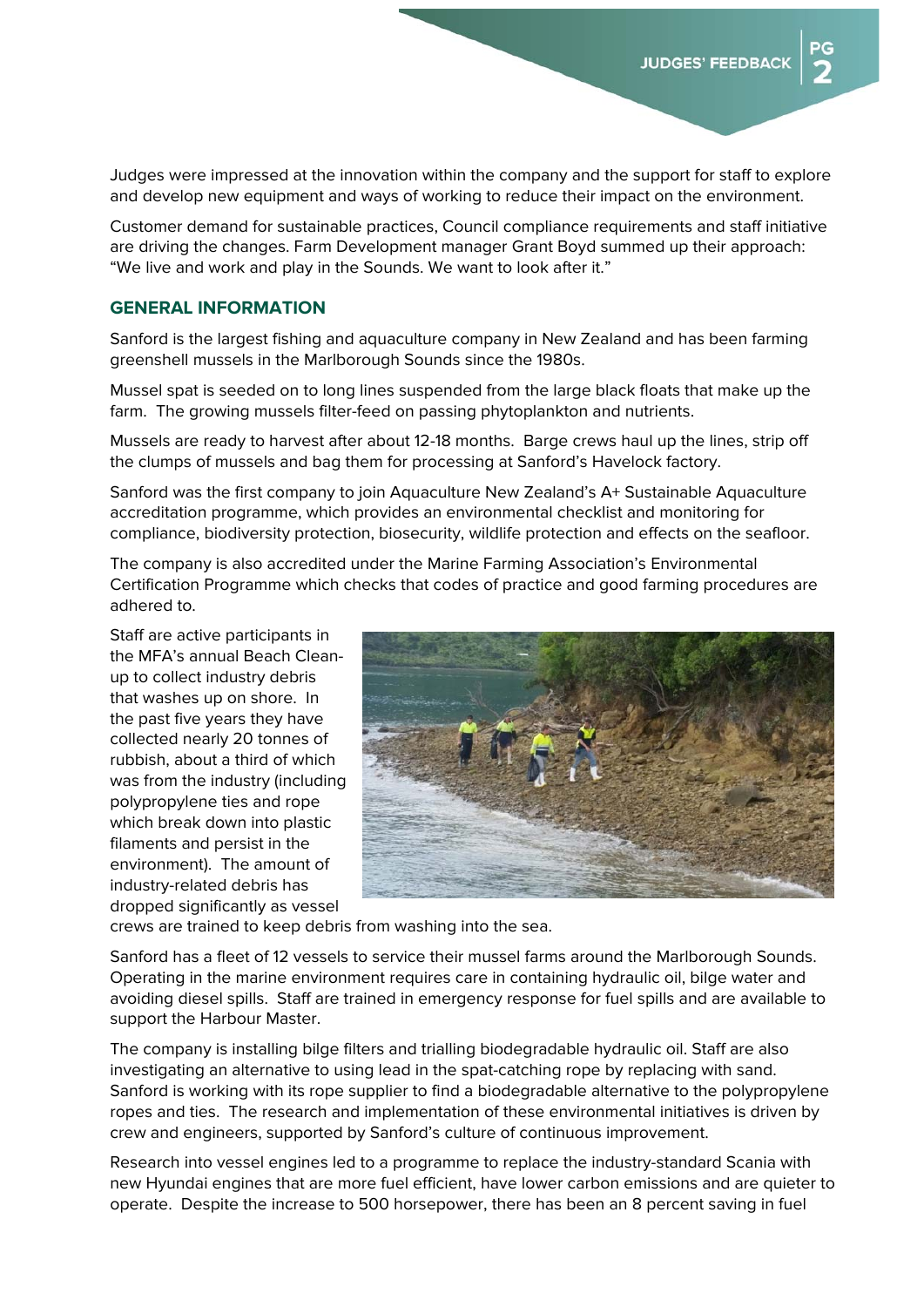and 50 percent reduction in oil used. Sanford were the first to use the Hyundai engine in New Zealand and are receiving inquiries from other companies including Abel Tasman water taxis.

Mussel floats and ropes are cleaned for reuse or recycling. Sanford's hub in Havelock collects and recycles 4,500 floats a year and encourages other marine farmers to use their facilities. All Sanford floats are now reused or recycled, with none going to landfill.

Sanford has a triple bottom line approach to its business, with consideration given to financial, environmental and social factors. Its contribution to the community includes:

- Support for the Graeme Dingle Foundation's Kiwi Can programme teaching children respect, resilience, integrity and independence. Fundraising by staff in 2016 included \$32,500 from a sponsored kayak crossing of Cook Strait supported by a Sanford boat.
- Fourteen staff members are volunteer firefighters in Canvastown, Havelock and Picton.
- Staff took part in the Havelock estuary clean-up with Havelock School.
- Donated 300 mussel floats for Lochmara Lodge to build an artificial reef.
- Donating 30kg of blue mussels to John's Kitchen each week for the Wednesday community dinner.
- Sanford received the MDC Marlborough Award in 2016 in recognition of its contribution to the region's economy and community.

## **PROBLEMS AND HOW THEY HAVE BEEN TACKLED**

- 1. Pollution of the marine environment:
	- Hydraulic oil is used on board for pumps, lifting gear and winches and poses a significant threat if a hose bursts and spills overboard. A successful two-year trial has resulted in a change from petroleum based to a vegetable-based biodegradable hydraulic oil, ENI Arnica S 46, from Italy. Despite costing twice as much as the previous oil this innovation is being rolled out across the Sanford fleet.
	- Bilge water contains hydrocarbon pollutants which is discharged into the sea. Ships are fitted with big filter units and Havelock staff decided to search for a smaller equivalent. They found BilgeKleen, an American cartridge system that filters the water before discharge, removing 99.9% of hydrocarbons. Despite the high cost, the units are being fitted to Sanford vessels in the Sounds, Coromandel and Stewart Island given the environmental benefits.
- 2. Plastic waste in the marine environment:
	- To avoid the use of polypropylene rope and lashings, Havelock staff are working in partnership with mussel rope supplier Donaghys to develop Eco Rope, a natural biodegradable product made from corn-starch derived polylactic acid. Initial results for strength, durability and composting on land of Eco-Rope are promising and the trial has been extended. If successful this could be a game-changer for the industry in reducing plastic debris in the marine environment.
	- Crew have been mentored to improve on-board harvesting practices to avoid plastic ropes and lashings going into the sea. Mussel floats that have broken loose are picked up when spotted by crews or reported by the public.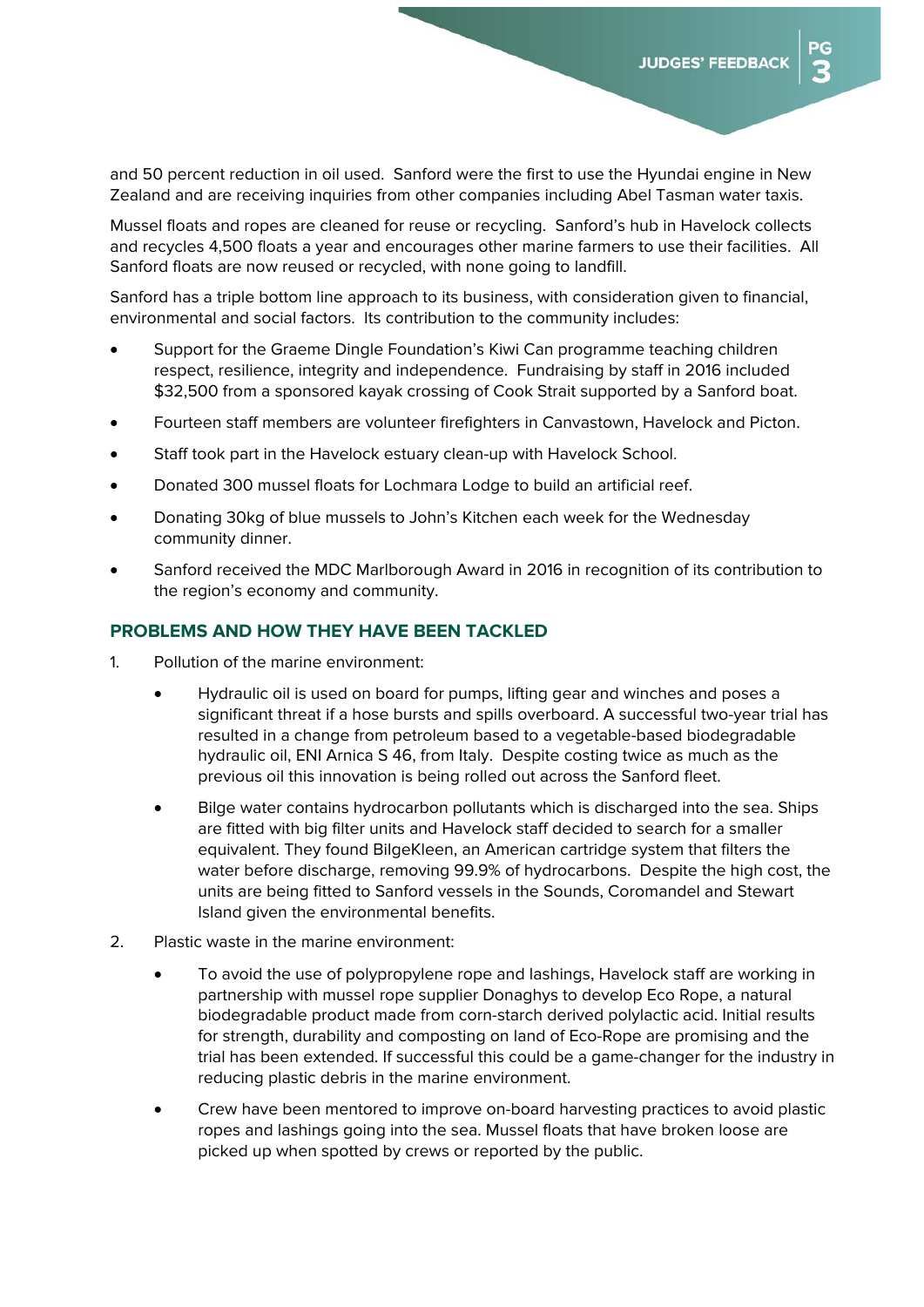- Sanford has reviewed its floats and anchor systems to ensure the farms stay in one place and do not break apart.
- 3. Recycling mussel floats and farm ropes:
	- Sanford is the recycling hub for all mussel floats in Marlborough. 70 tonne of plastic floats are recycled each year. After cleaning, cutting and packing in Havelock, the material is trucked to V Plas in Auckland and remoulded into underground piping.
	- Floats are also donated to community groups. No Sanford floats go to landfill.



- Mussel farm ropes are brought to shore, cleaned and reconditioned for reuse. eg for oyster and seaweed farms and to create routes for whitebait through wetlands.
- Bulk mussel bags and polypropylene rope are sent to China for recycling.
- 4. Blue mussel byproduct (removed from mussel growing lines):
	- Blue mussels and seaweed off the mussel lines are sent to Yealands Estate for vineyard compost.
	- Collaboration through the Marlborough Research Centre to provide blue mussels for K9 Natural pet food.
	- Working with Arbour Restaurant to feature blue mussels and local wakame seaweed on their menu.
	- Blue mussels donated to John's Kitchen where they are being used to feed people in need.

## **SUMMARY**

Sanford's 185 farms and factory comprise a large enterprise in the Marlborough Sounds. The judges were unable to audit across all processes but focused on those environmental initiatives that show leadership in the industry.

Being part of a large company provides Sanford's Havelock operation with the support and infrastructure to get to grips with sustainable business development. The Havelock staff initiatives are an excellent example of continuous improvement being approached as a team effort, rather than being told what to do by the executive.

The judges were impressed by the improvements and innovation across the board and willingness to research new methods and products. The Eco Rope, bilge filter and vegetablebased hydraulic oil are more expensive alternatives, but the value is in the benefit to the environment and to Sanford's reputation and sustainability performance.